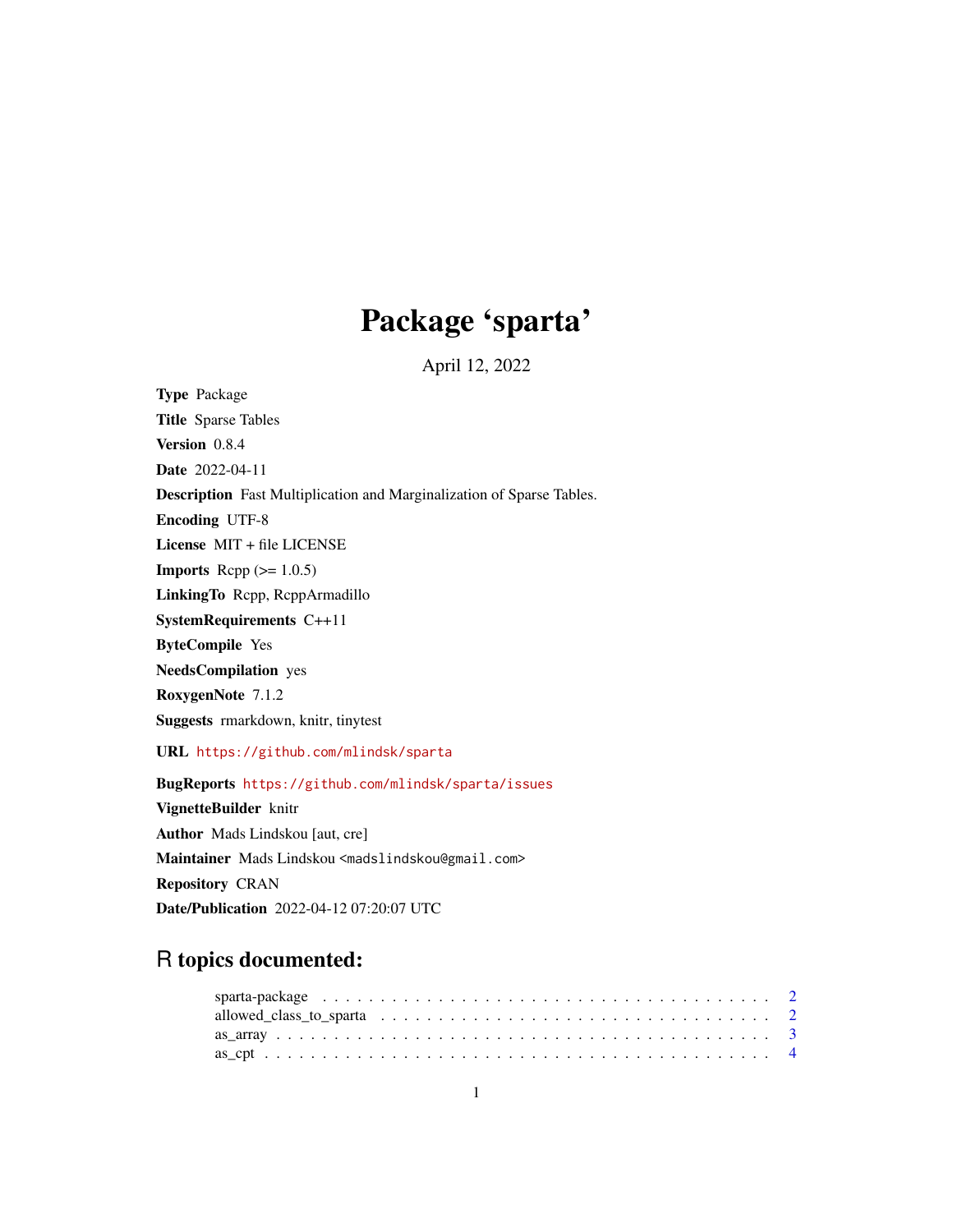<span id="page-1-0"></span>

|  | -5  |
|--|-----|
|  | 6   |
|  | 7   |
|  | -8  |
|  | -9  |
|  | -10 |
|  |     |
|  |     |
|  |     |
|  |     |
|  |     |
|  |     |
|  |     |
|  |     |
|  |     |
|  |     |
|  |     |

#### **Index** [21](#page-20-0)

sparta-package *sparta: Sparse Tables*

#### Description

Fast Multiplication and Marginalization of Sparse Tables.

#### Author(s)

Maintainer: Mads Lindskou <madslindskou@gmail.com>

#### See Also

Useful links:

- <https://github.com/mlindsk/sparta>
- Report bugs at <https://github.com/mlindsk/sparta/issues>

allowed\_class\_to\_sparta

*Classes that can be converted to sparta*

#### Description

A non-argument function, that outputs the classes that can be converted to a sparta object

#### Usage

allowed\_class\_to\_sparta()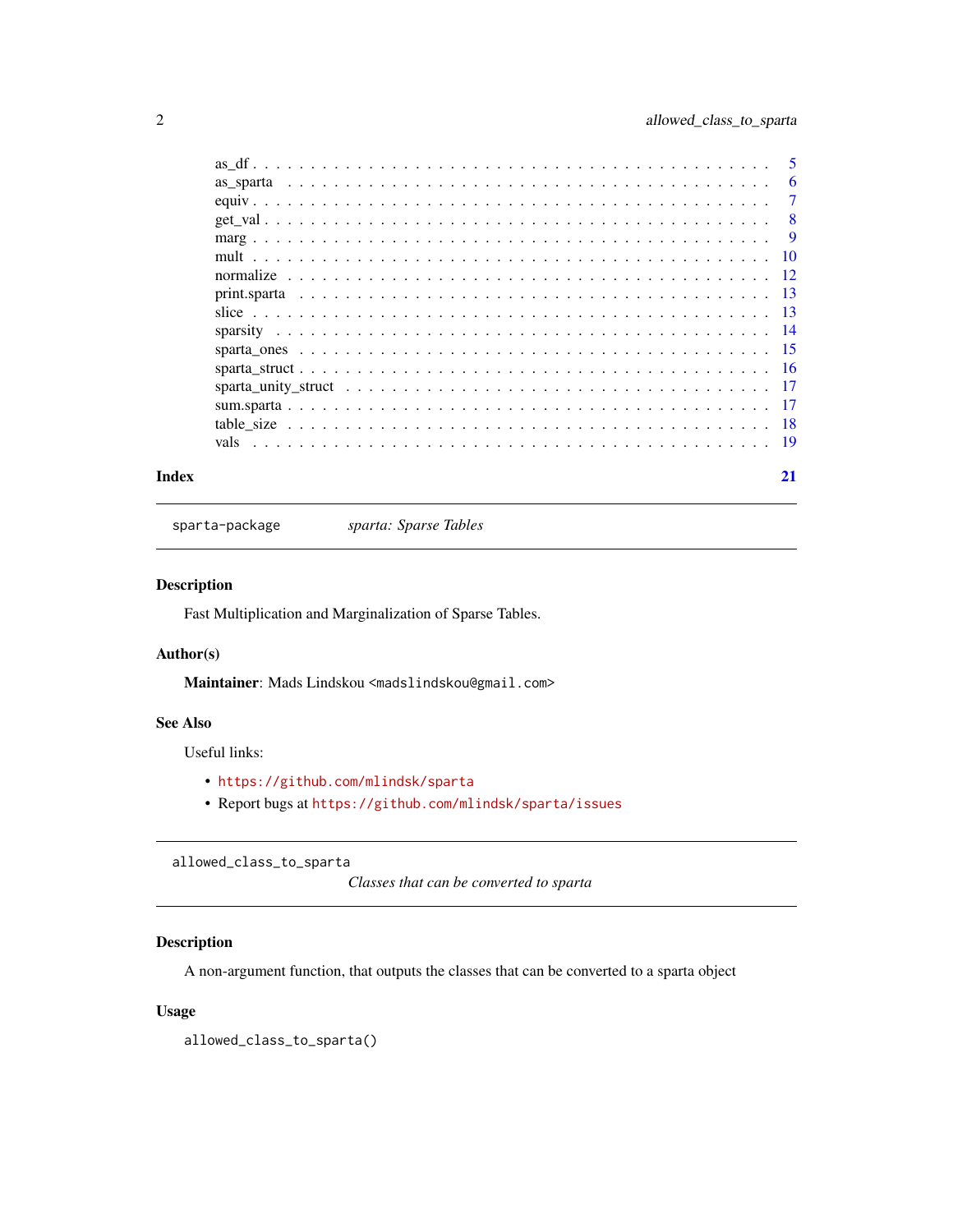<span id="page-2-1"></span><span id="page-2-0"></span>as\_array *As array*

#### Description

Turn a sparse table into an array

#### Usage

```
as_array(x)
## S3 method for class 'sparta'
as_array(x)
## S3 method for class 'sparta_unity'
as_array(x)
```
#### Arguments

x sparta object

#### Value

An array

#### See Also

[as\\_array](#page-2-1)

```
x <- array(
  c(1,0,0,2,3,4,0,0),
  dim = c(2,2,2),
  dimnames = list(
    a = c("a1", "a2"),
    b = c("b1", "b2"),
    c = c("c1", "c2")\lambda)
as_array(as_sparta(x))
```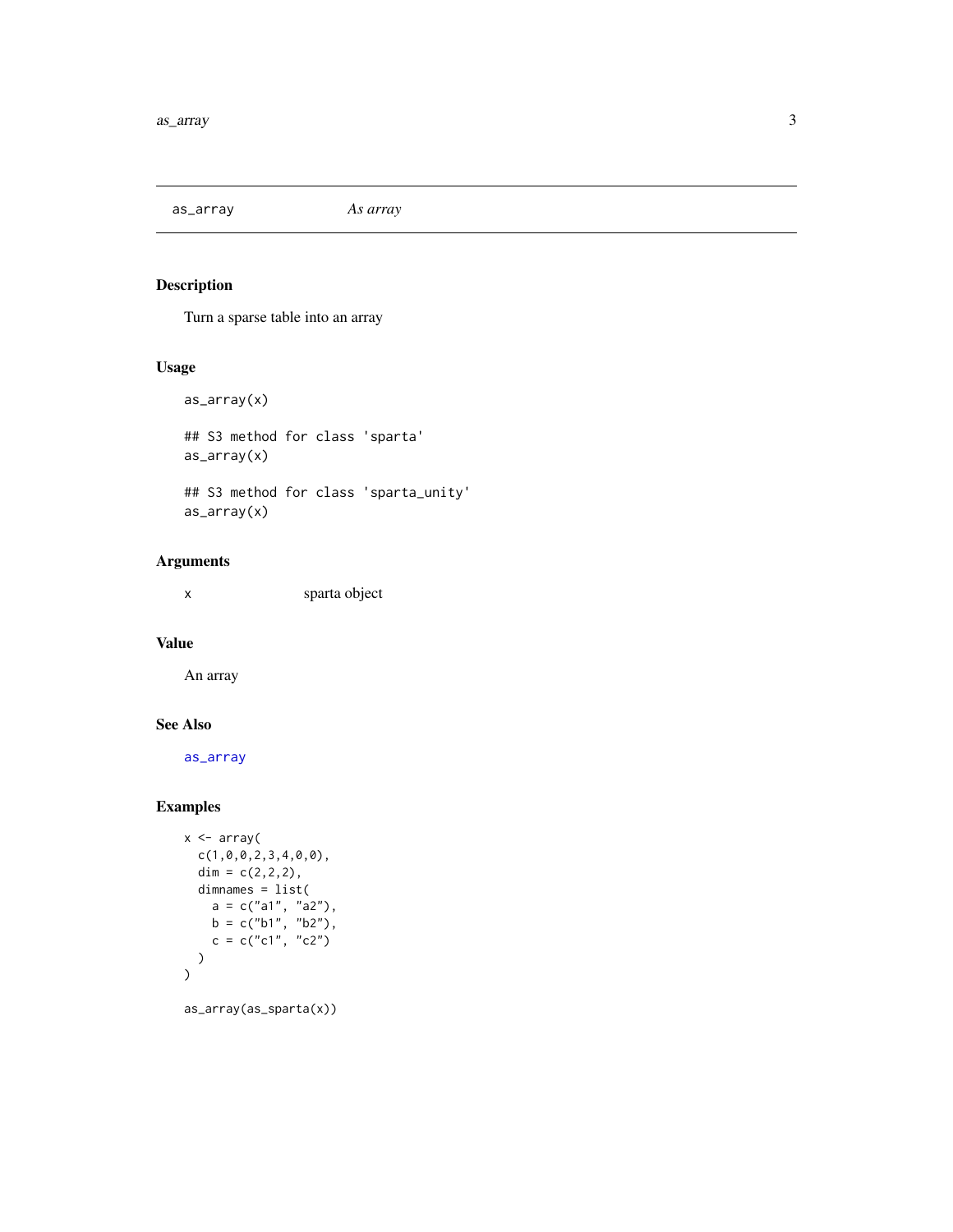<span id="page-3-0"></span>as\_cpt *As cpt*

#### Description

Turn a sparta into a conditional probability table

#### Usage

```
as_cpt(x, y)
## S3 method for class 'sparta'
```
as\_cpt(x, y)

#### Arguments

| sparta object              |
|----------------------------|
| the conditioning variables |

#### Examples

```
x <- array(
  c(1,0,0,2,3,4,0,0),
  dim = c(2, 2, 2),
  dimnames = list(
    a = c("a1", "a2"),
    b = c("b1", "b2"),
    c = c("c1", "c2"))
\mathcal{L}sx \leftarrow as\_sparta(x)# A joint probability table p(a, b, c)
as_cpt(sx, character(0))
# the same as normalize
normalize(sx)
# A conditional probability table p(a, c | b)
pacb <- as_cpt(sx, "b")
# The probability distribution when b = b1
```
 $slice(pacb, c(b = "b1")$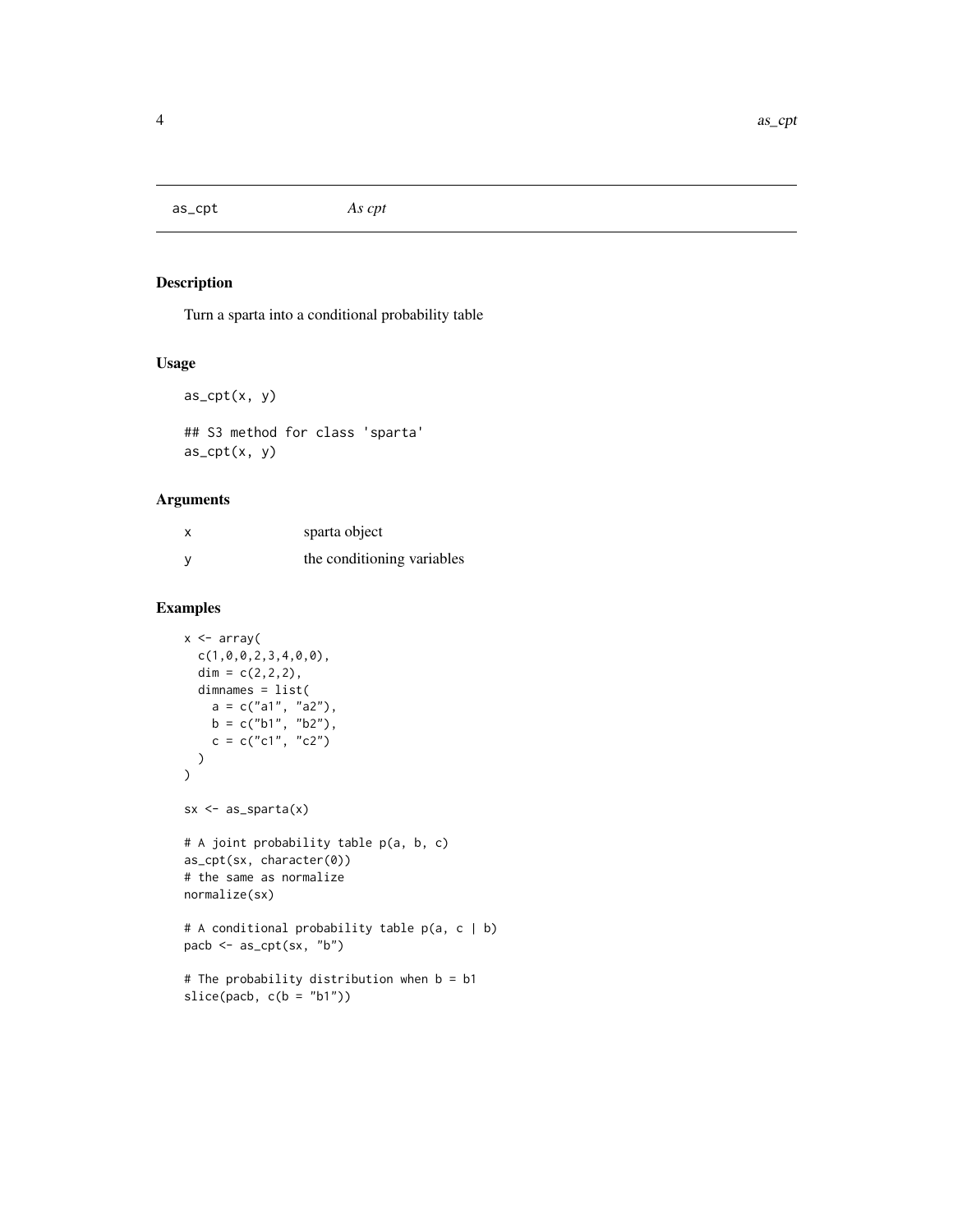<span id="page-4-0"></span>

#### Description

Turn a sparse table into a data frame

#### Usage

```
as_df(x, dense = FALSE)## S3 method for class 'sparta'
as_df(x, dense = FALSE)
```
#### Arguments

|       | sparta object                                             |
|-------|-----------------------------------------------------------|
| dense | Logical indicating if zero cells should be present or not |

#### Value

A data frame

#### See Also

[as\\_array](#page-2-1)

```
x \leq -\arctan(x)c(1,0,0,2,3,4,0,0),
  dim = c(2,2,2),
  dimnames = list(
     a = c("a1", "a2"),b = c("b1", "b2"),
     c = c("c1", "c2"))
\overline{\phantom{a}}as_df(as_sparta(x))
```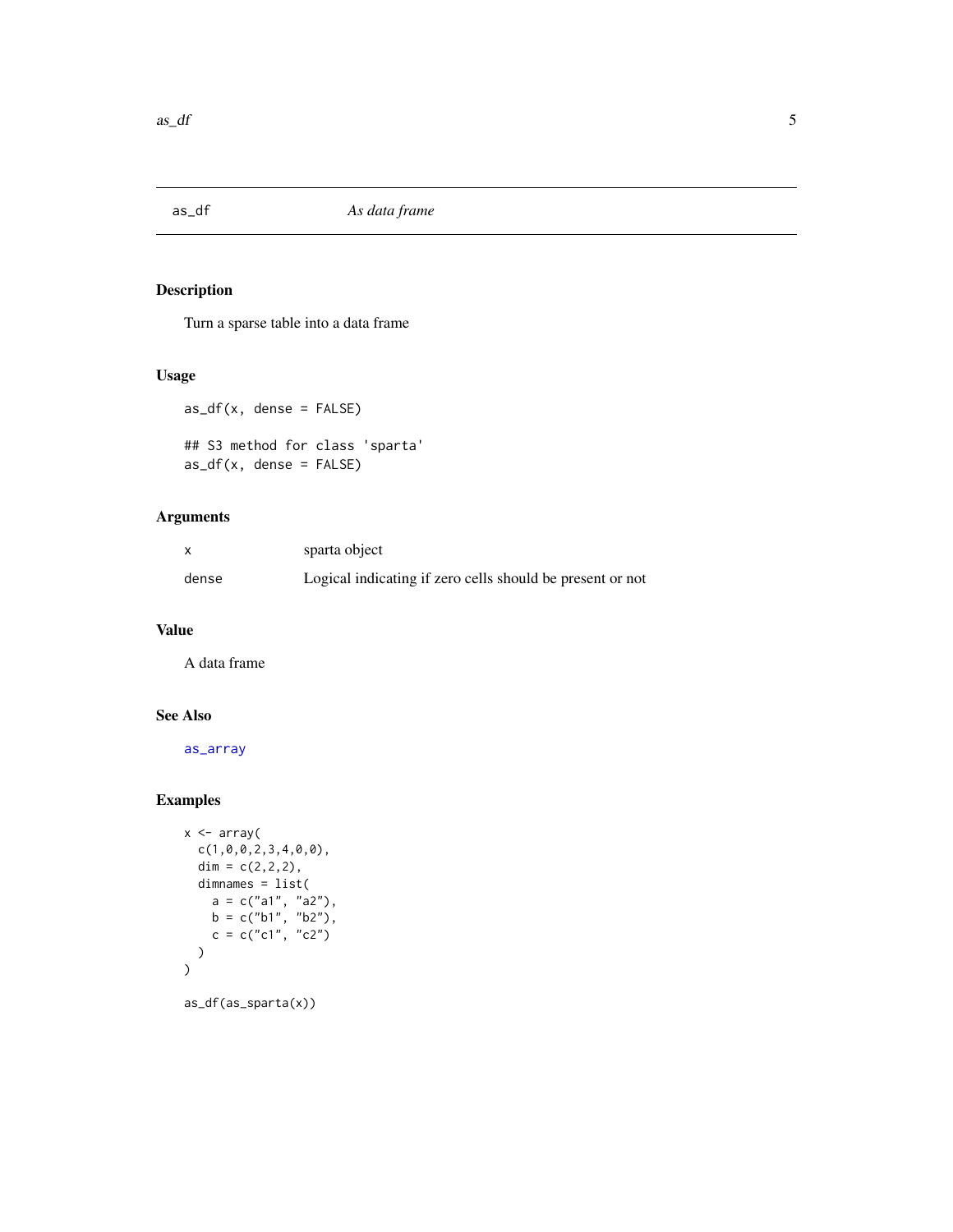<span id="page-5-0"></span>

#### Description

Turn an array-like object or a data.frame into a sparse representation

#### Usage

```
as_sparta(x)
## S3 method for class 'array'
as_sparta(x)
## S3 method for class 'matrix'
as_sparta(x)
## S3 method for class 'table'
as_sparta(x)
## S3 method for class 'sparta'
as_sparta(x)
## S3 method for class 'data.frame'
as_sparta(x)
```
#### Arguments

x array-like object or a data.frame

#### Value

A sparta object

#### See Also

[as\\_array](#page-2-1)

```
# ----------
# Example 1)
# ----------
x \leftarrow \text{array}(c(1,0,0,2,3,4,0,0),
  dim = c(2, 2, 2),
```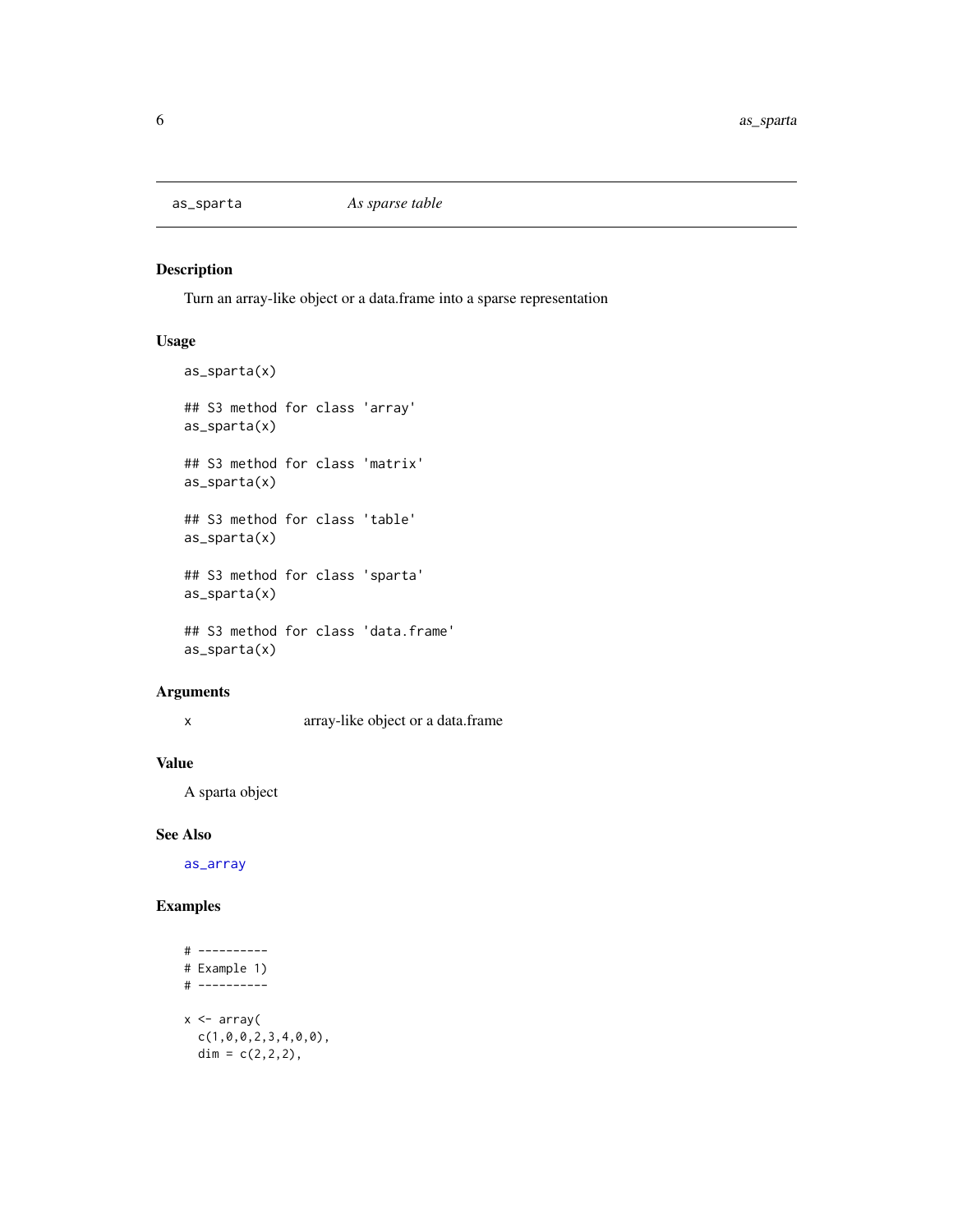<span id="page-6-0"></span>equiv and the contract of the contract of the contract of the contract of the contract of the contract of the contract of the contract of the contract of the contract of the contract of the contract of the contract of the

```
dimnames = list(
     a = c("a1", "a2"),
     b = c("b1", "b2"),
     c = c("c1", "c2"))
\overline{\phantom{a}}as_sparta(x)
# ----------
# Example 2)
# ----------
y <- mtcars[, c("gear", "carb")]
y[] <- lapply(y, as.character)
as_sparta(y)
```
equiv *Equiv*

#### Description

Determine if two sparta objects are equivalent

#### Usage

 $equiv(x, y)$ ## S3 method for class 'sparta'

equiv(x, y)

#### Arguments

| x   | sparta object |
|-----|---------------|
| - V | sparta object |

#### Value

Logical. TRUE if x and y are equivalent

```
x \leftarrow \text{array}(c(1,0,0,2,3,4,0,0),
  dim = c(2, 2, 2),
 dimnames = list(
    a = c("a1", "a2"),
```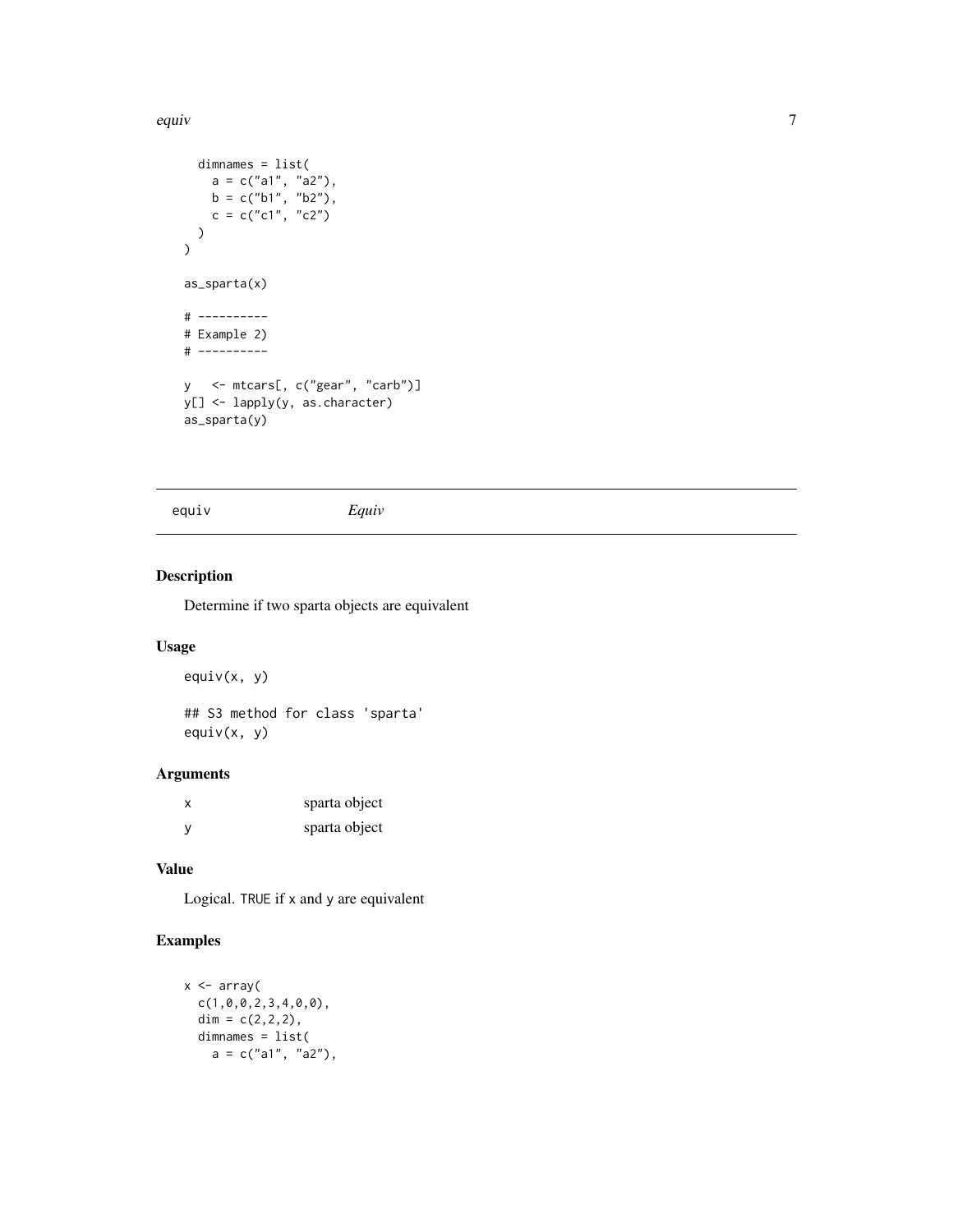```
b = c("b1", "b2"),
     c = c("c1", "c2"))
\overline{)}y <- array(
  c(2,0,0,2,3,4,0,0),
  dim = c(2, 2, 2),
  dimnames = list(
     a = c("a1", "a2"),
     b = c("b1", "b2"),
     c = c("c1", "c2"))
\overline{\phantom{a}}sx \leftarrow as\_sparta(x)sy <- as_sparta(y)
equiv(sx, sy)
equiv(sx, sx)
```
#### get\_val *Get value or cell name*

#### Description

Find the value or the name of a cell

#### Usage

```
get_val(x, y)
## S3 method for class 'sparta'
get_val(x, y)
get_cell_name(x, y)
## S3 method for class 'sparta'
get_cell_name(x, y)
```
#### Arguments

| x        | sparta                                           |
|----------|--------------------------------------------------|
| <b>V</b> | named character vector or vector of cell indices |

<span id="page-7-0"></span>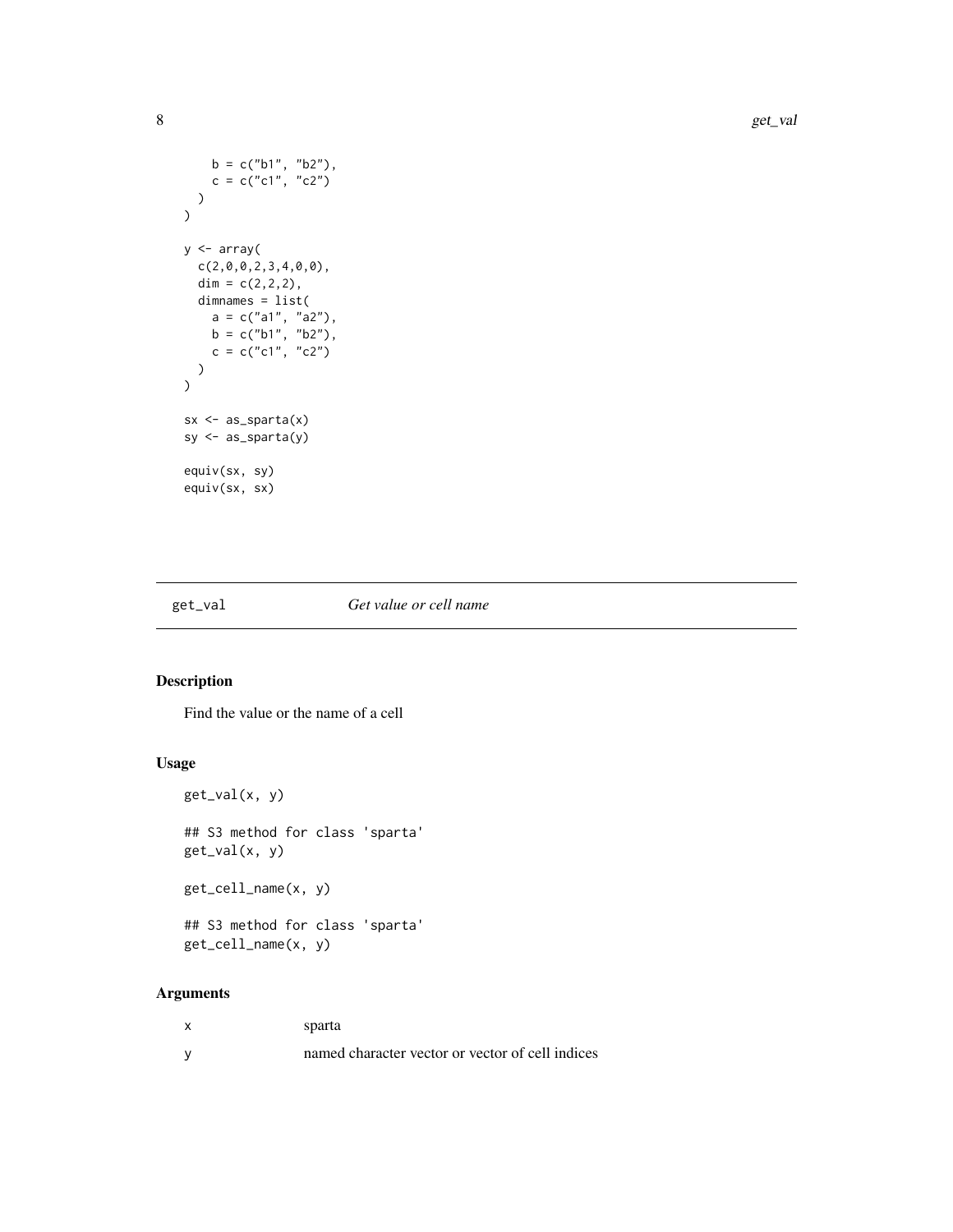<span id="page-8-0"></span>marg 2008 and 2009 and 2009 and 2009 and 2009 and 2009 and 2009 and 2009 and 2009 and 2009 and 2009 and 2009 and 2009 and 2009 and 2009 and 2009 and 2009 and 2009 and 2009 and 2009 and 2009 and 2009 and 2009 and 2009 and 2

#### Examples

```
x \leftarrow \text{array}(c(1,0,0,2,3,4,0,0),
  dim = c(2,2,2),
  dimnames = list(
     a = c("a1", "a2"),
     b = c("b1", "b2"),
     c = c("c1", "c2"))
\mathcal{L}sx \leftarrow as\_sparta(x)get_val(sx, c(a = "a2", b = "b1", c = "c2"))get_cell_name(sx, sx[, 4])
```
#### marg *Marginalization of sparse tables*

#### Description

Marginalize a sparse table given a vector of variables to marginalize out

#### Usage

 $marg(x, y, flow = "sum")$ ## S3 method for class 'sparta'  $marg(x, y, flow = "sum")$ ## S3 method for class 'numeric'  $marg(x, y, flow = "sum")$ 

#### Arguments

| $\mathsf{x}$ | sparta object or a numeric. If numeric, the value is just returned. |
|--------------|---------------------------------------------------------------------|
| <b>V</b>     | character vector of the variables to marginalize out                |
| flow         | either "sum" or "max"                                               |

#### Value

A sparta object (or scalar if all variables are summed out)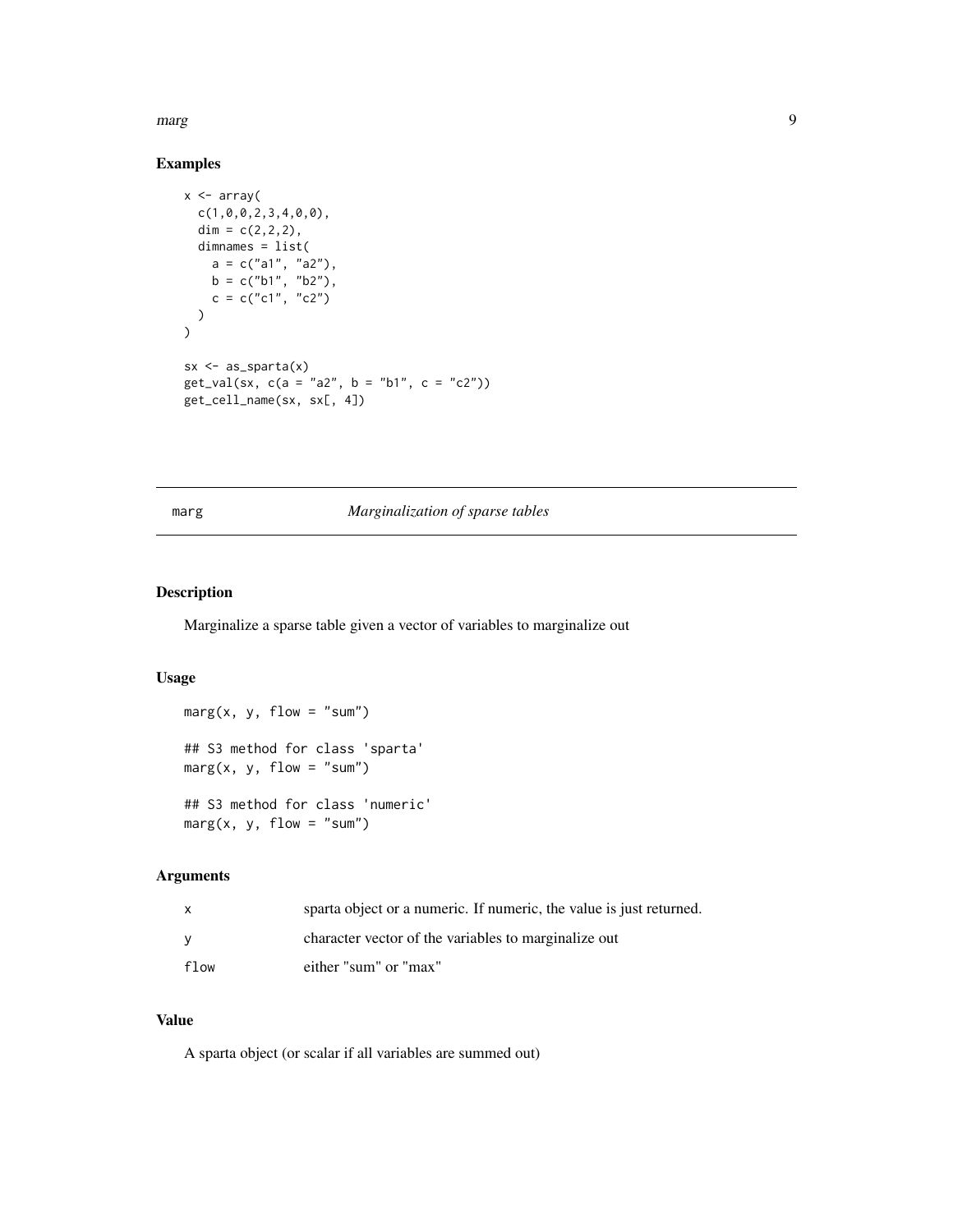#### Examples

```
x \leftarrow \text{array}(c(1,0,0,2,3,4,0,0),
 dim = c(2, 2, 2),
 dimnames = list(
    a = c("a1", "a2"),
    b = c("b1", "b2"),
    c = c("c1", "c2")\lambda)
sx \leftarrow as\_sparta(x)marg(sx, c("c"))
su <- sparta_unity_struct(dim_names(sx), rank = 3.14)
marg(su, c("a", "b"))
```
#### mult *Multiplication and division of sparse tables*

#### Description

Multiplication and division of sparse tables

#### Usage

```
mult(x, y)
   ## S3 method for class 'sparta'
   mult(x, y)
   ## S3 method for class 'numeric'
   mult(x, y)div(x, y)
   ## S3 method for class 'sparta'
   div(x, y)## S3 method for class 'numeric'
   div(x, y)Arguments
```

| sparta object or scalar |
|-------------------------|
| sparta object or scalar |

<span id="page-9-0"></span>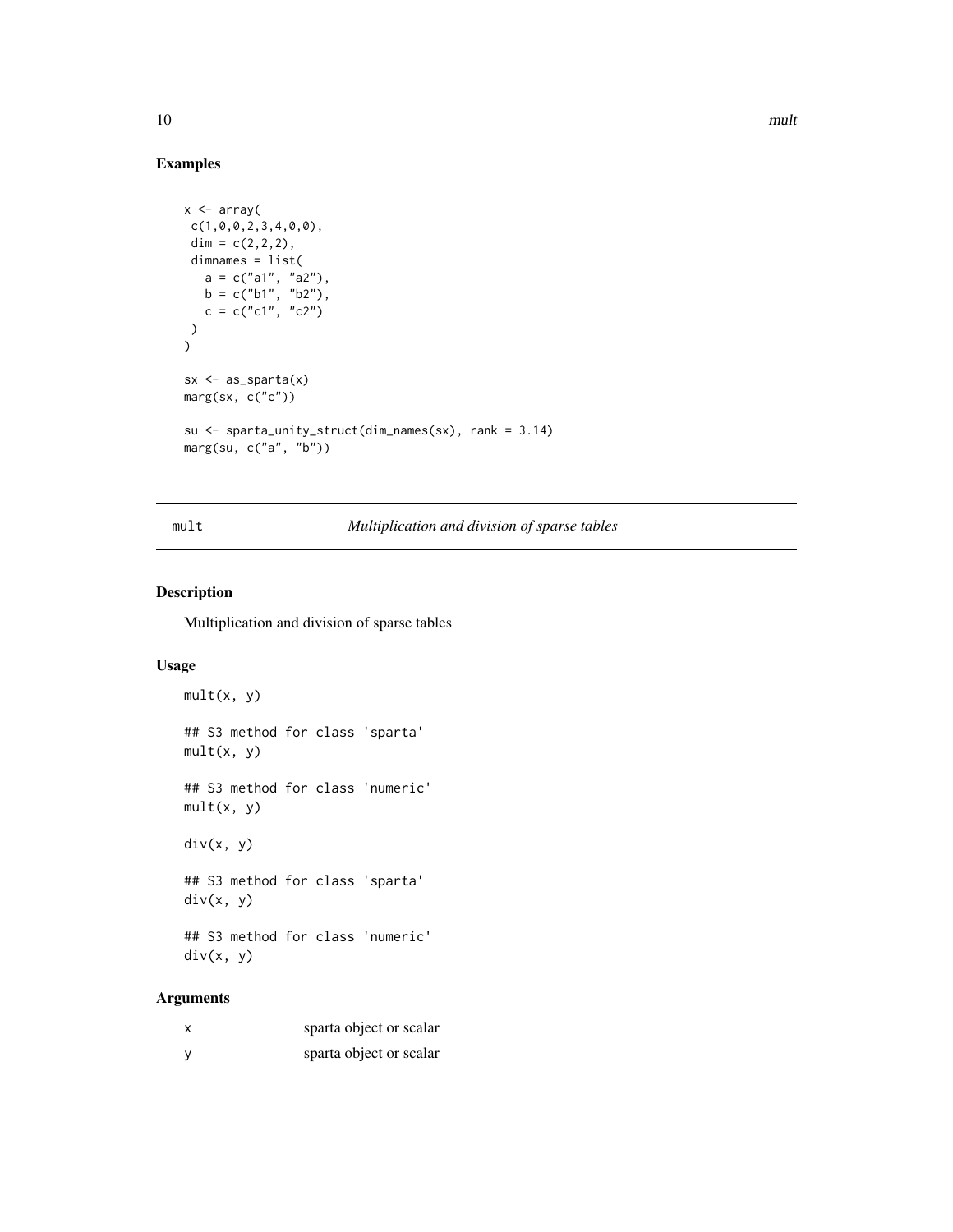mult the contract of the contract of the contract of the contract of the contract of the contract of the contract of the contract of the contract of the contract of the contract of the contract of the contract of the contr

#### Value

A sparta object or a scalar

```
# ----------
# Example 1)
# ----------
x \leftarrow \text{array}(c(1,0,0,2,3,4,0,0),
  dim = c(2, 2, 2),
 dimnames = list(
     a = c("a1", "a2"),
     b = c("b1", "b2"),
    c = c("c1", "c2")\lambda\mathcal{L}y \leq -\arctan(x)c(1,3,0,2,4,2,7,0,
    1,8,0,1,6,2,1,0,
    1,5,0,3,2,9,1,0),
  dim = c(2, 2, 2, 3),
  dimnames = list(
   b = c("b1", "b2"),d = c("d1", "d2"),a = c("a1", "a2"),e = c("e1", "e2", "e3"))
\lambdasx \leftarrow as\_sparta(x)sy <- as_sparta(y)
sparsity(sx)
table_size(sx)
dim_names(sx)
names(sx)
mult(sx, sy)
div(sy, sx)
# ----------
# Example 2)
# ----------
d1 <- mtcars[, c("cyl", "vs", "am")]
d1[] <- lapply(d1, as.character)
d2 <- mtcars[, c("am", "gear", "carb")]
d2[] <- lapply(d2, as.character)
```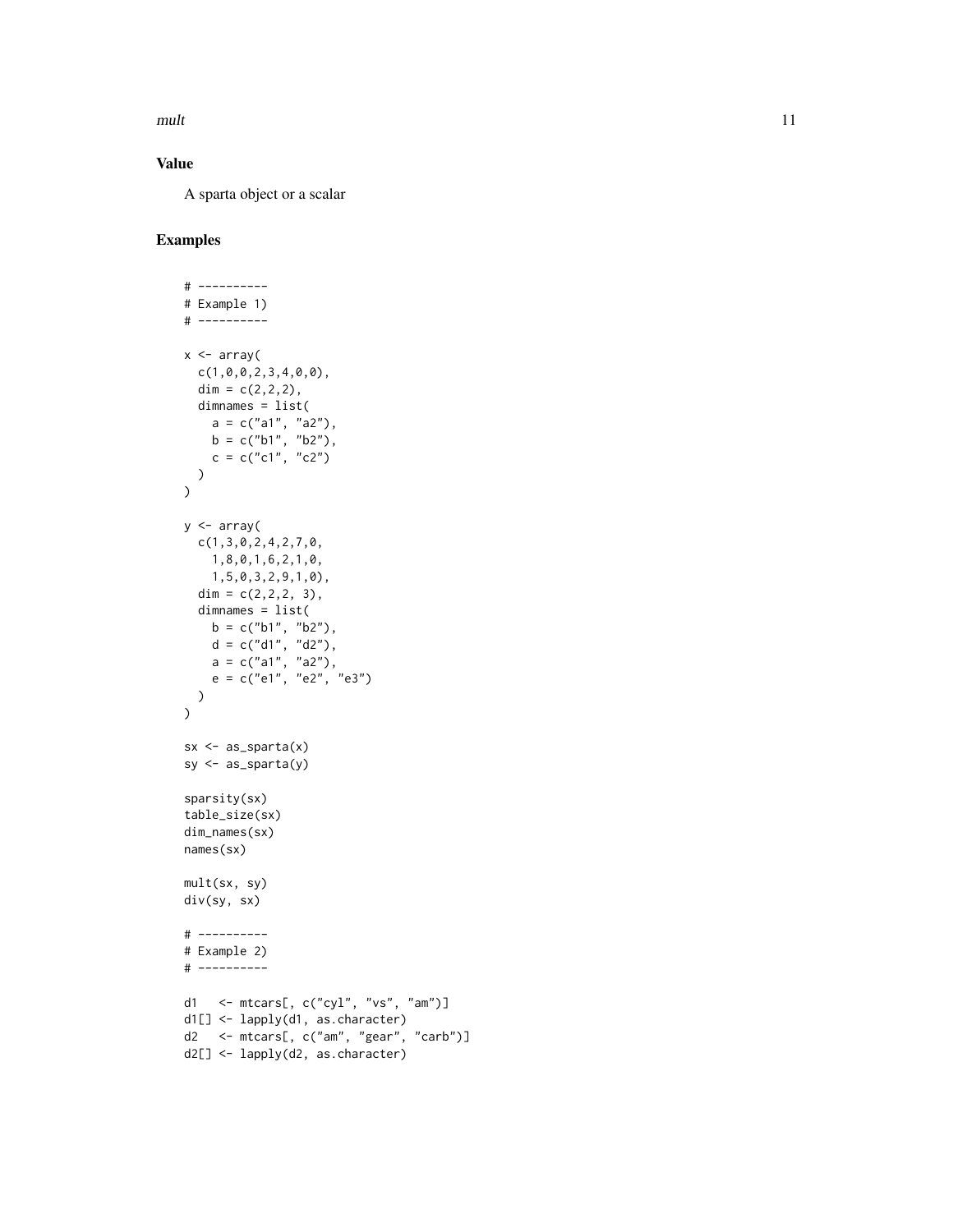#### <span id="page-11-0"></span>12 normalize the contract of the contract of the contract of the contract of the contract of the contract of the contract of the contract of the contract of the contract of the contract of the contract of the contract of t

```
ds1 \leq as_sparta(d1)
ds2 <- as_sparta(d2)
mult(ds1, ds2)
# ----------
# Example 3)
# ----------
su <- sparta_unity_struct(dim_names(sy), rank = 3.1415)
sparta_rank(su)
sum(su)
sun <- normalize(su)
sun
sum(sun)
mult(sx, sun)
# ----------
# Example 4)
# ----------
so <- sparta_ones(dim_names(sx))
mult(so, 2)
```
normalize *Normalize*

#### Description

Normalize

#### Usage

```
normalize(x)
```
## S3 method for class 'sparta' normalize(x)

## S3 method for class 'numeric' normalize(x)

#### Arguments

x sparta

#### Value

A sparta object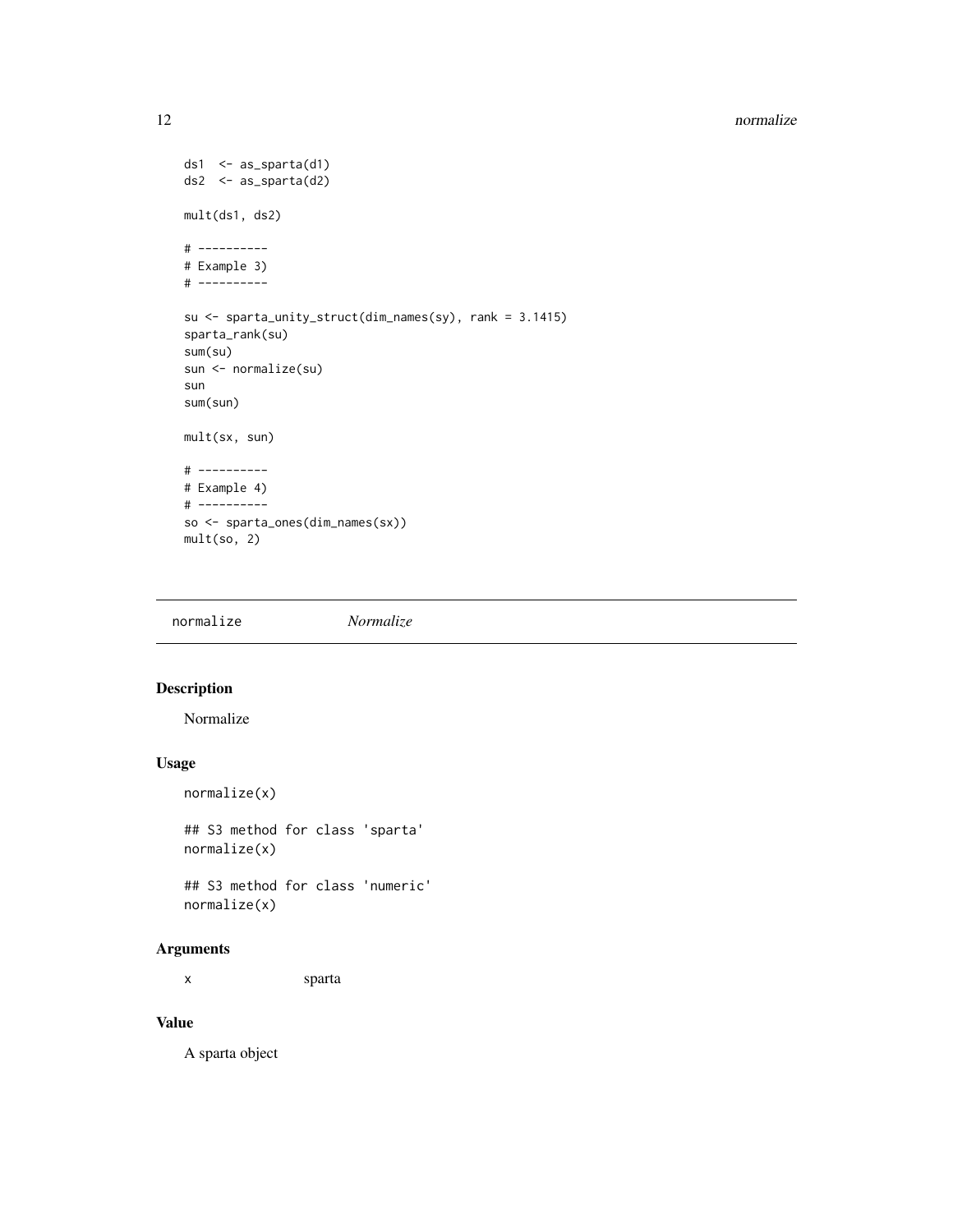#### <span id="page-12-0"></span>print.sparta 13

#### Examples

```
x \leftarrow \text{array}(c(1,0,0,2,3,4,0,0),
  dim = c(2, 2, 2),
  dimnames = list(
     a = c("a1", "a2"),b = c("b1", "b2"),
     c = c("c1", "c2"))
\mathcal{L}sx \leftarrow as\_sparta(x)normalize(sx)
```
print.sparta *Print*

#### Description

Print method for sparta objects

#### Usage

## S3 method for class 'sparta'  $print(x, \ldots)$ 

#### Arguments

| X                       | sparta object                   |
|-------------------------|---------------------------------|
| $\cdot$ $\cdot$ $\cdot$ | For S3 compatability. Not used. |

slice *Slice*

#### Description

Find the slice of a sparse table

#### Usage

slice(x, s, drop = FALSE) ## S3 method for class 'sparta'  $slice(x, s, drop = FALSE)$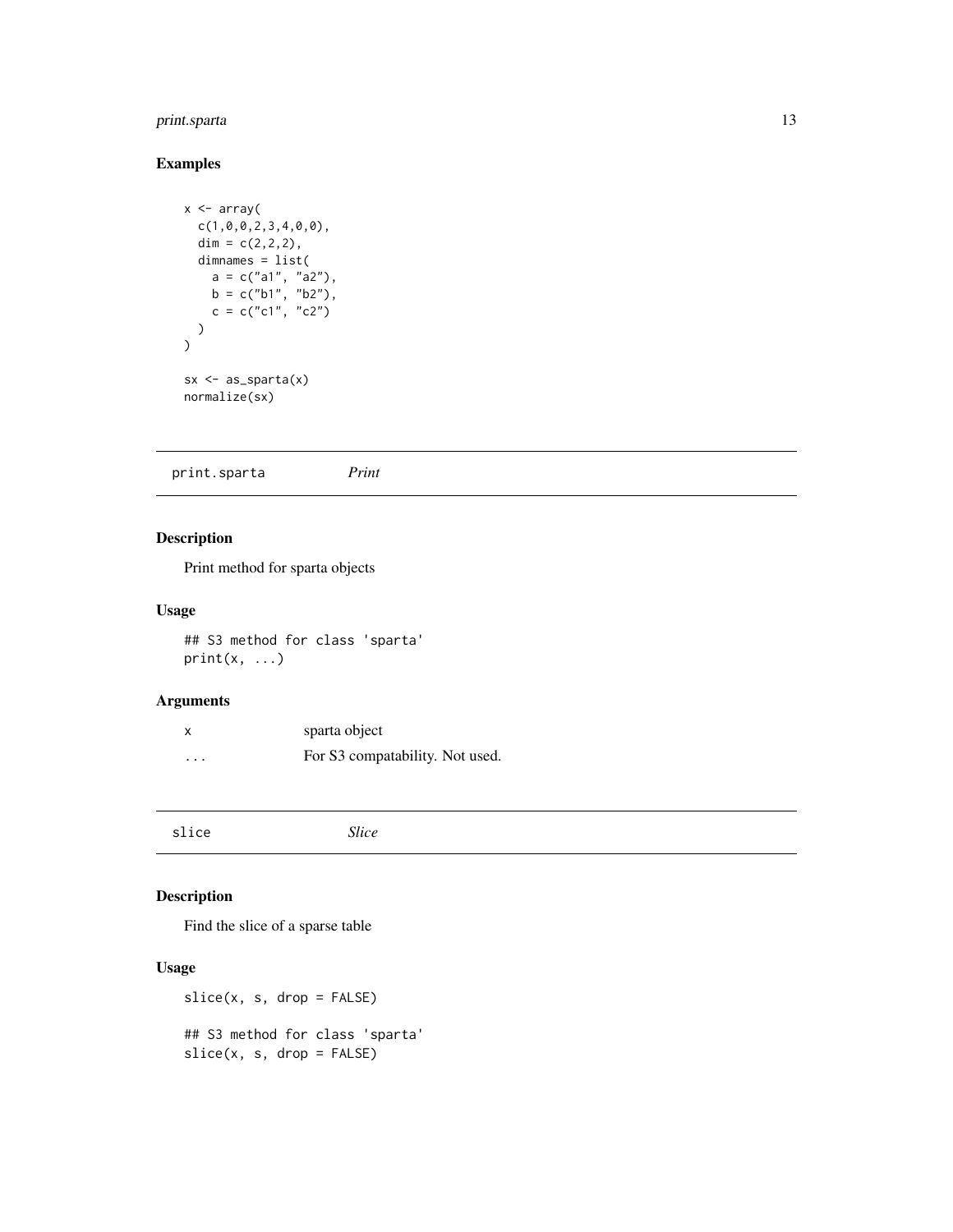<span id="page-13-0"></span>14 sparsity sparsity

#### Arguments

| x    | sparta object                                    |
|------|--------------------------------------------------|
| -S   | a slice in form of a named character vector      |
| drop | Logical. If TRUE, the variables in s are removed |

#### Value

A sparta object

#### Examples

```
x <- array(
c(1,0,0,2,3,4,0,0),
 dim = c(2, 2, 2),
 dimnames = list(
   a = c("a1", "a2"),
   b = c("b1", "b2"),c = c("c1", "c2"))
)
sx \leftarrow as\_sparta(x)# conditional probability table p(b,c|a)
sx \leq as_cpt(sx, "a")# the probability distriubtion when 'a' is 'a2'
sxa2 \leftarrow slice(sx, c(a = "a2"))
get_val(sxa2, c(a = "a2", b = "b1", c = "c2"))
sxa2_drop \le slice(sx, c(a = "a2"), drop = TRUE)
get_val(sxa2_drop, c(b = "b1", c = "c2"))u <- sparta_unity_struct(dim_names(sx))
slice(u, c(a = "a1"), drop = TRUE)
```
sparsity *Sparsity*

#### Description

Sparsity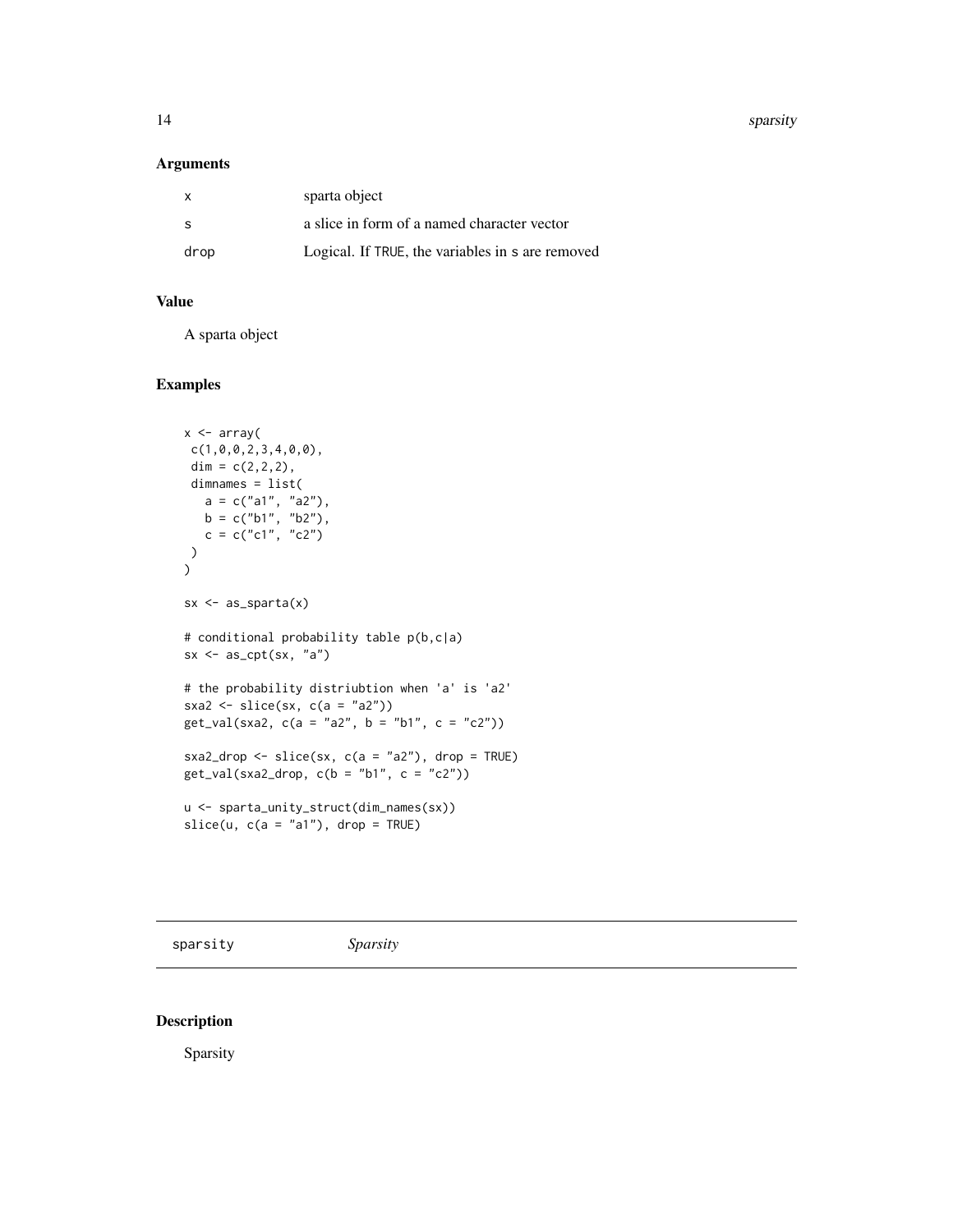#### <span id="page-14-0"></span>sparta\_ones 15

#### Usage

```
sparsity(x)
## S3 method for class 'sparta'
sparsity(x)
## S3 method for class 'sparta_unity'
sparsity(x)
```
#### Arguments

x sparta

#### Value

The ratio of  $ncol(x)$  and the total statespace of x

#### Examples

```
x \leftarrow \text{array}(c(1,0,0,2,3,4,0,0),
  dim = c(2, 2, 2),
  dimnames = list(
     a = c("a1", "a2"),
     b = c("b1", "b2"),
     c = c("c1", "c2"))
\overline{\phantom{a}}sx \leftarrow as\_sparta(x)sparsity(sx)
```
sparta\_ones *Sparta Ones*

#### Description

Construct a sparta object filled with ones

#### Usage

```
sparta_ones(dim_names)
```
#### Arguments

dim\_names A named list of discrete levels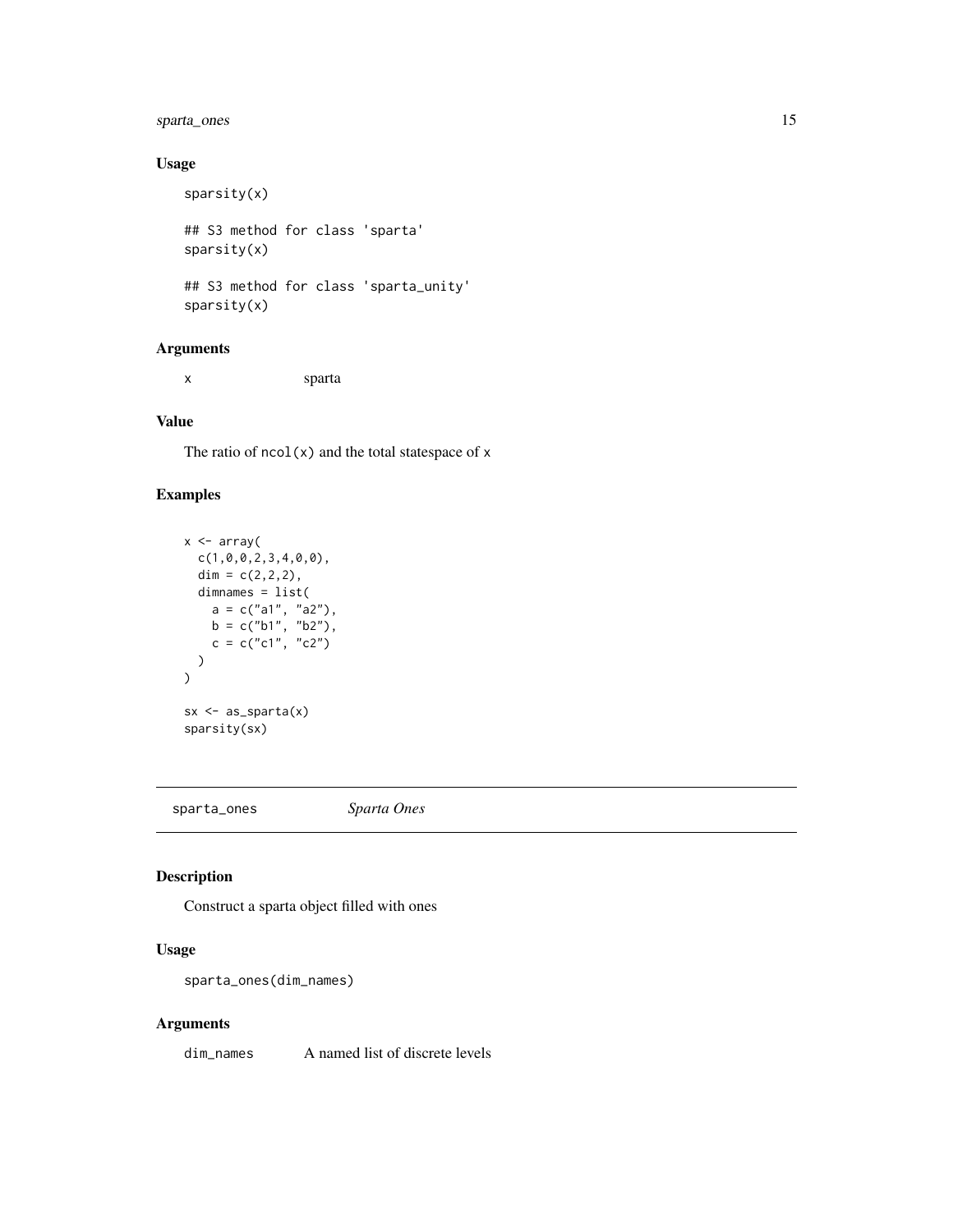#### Value

A sparta object

#### Examples

sparta\_ones(list(a = c("a1", "a2"), b = c("b1", "b2")))

sparta\_struct *Construct sparta object*

#### Description

Helper function to construct a sparta object with given values and dim names

#### Usage

sparta\_struct(x, vals, dim\_names)

#### Arguments

|           | matrix where columns represents cells in an array-like object |
|-----------|---------------------------------------------------------------|
| vals      | vector of values corresponding to x                           |
| dim names | a named list                                                  |

#### Value

A sparta object

```
x \leftarrow \text{array}(c(1,0,0,2,3,4,0,0),
  dim = c(2, 2, 2),
  dimnames = list(
     a = c("a1", "a2"),b = c("b1", "b2"),
    c = c("c1", "c2"))
\mathcal{L}sx \leftarrow as\_sparta(x)sparta_struct(unclass(sx), vals(sx), dim_names(sx))
```
<span id="page-15-0"></span>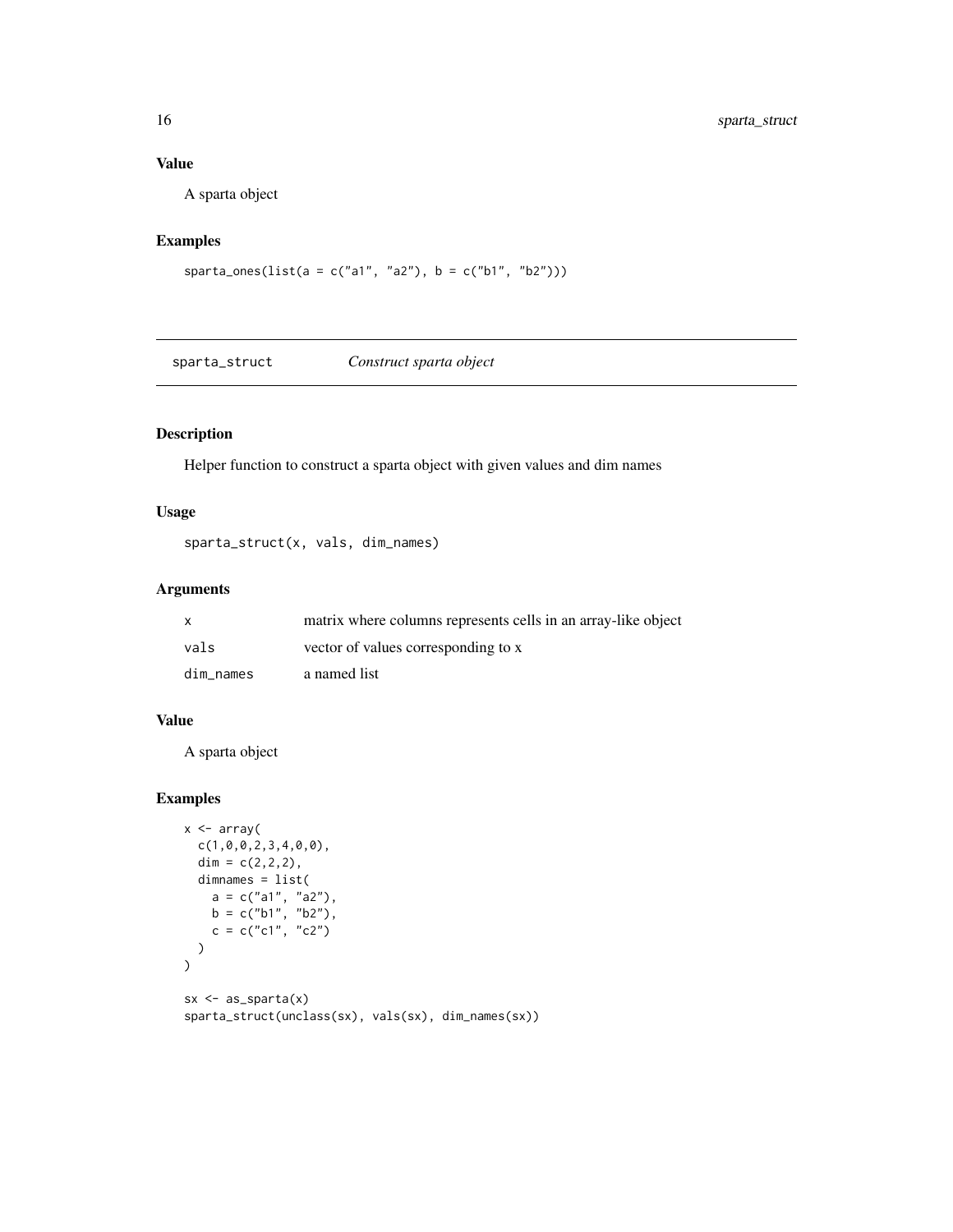<span id="page-16-0"></span>sparta\_unity\_struct *Sparse unity table*

#### Description

Construct a sparse table of ones

#### Usage

```
sparta_unity_struct(dim_names, rank = 1L)
```
#### Arguments

| dim names | A named list of discrete levels          |
|-----------|------------------------------------------|
| rank      | The value of each element. Default is 1. |

#### Value

A sparta object

#### Examples

```
s <- sparta_unity_struct(list(a = c("a1", "a2"), b = c("b1", "b2")), rank = 1)
mult(s, 2)
```

| sum.sparta | Vector-like operations on sparta objects |  |
|------------|------------------------------------------|--|
|            |                                          |  |

#### Description

Vector-like operations on sparta objects

#### Usage

```
## S3 method for class 'sparta'
sum(x, \ldots)## S3 method for class 'sparta'
max(x, \ldots)## S3 method for class 'sparta'
min(x, \ldots)which_min_cell(x)
## S3 method for class 'sparta'
```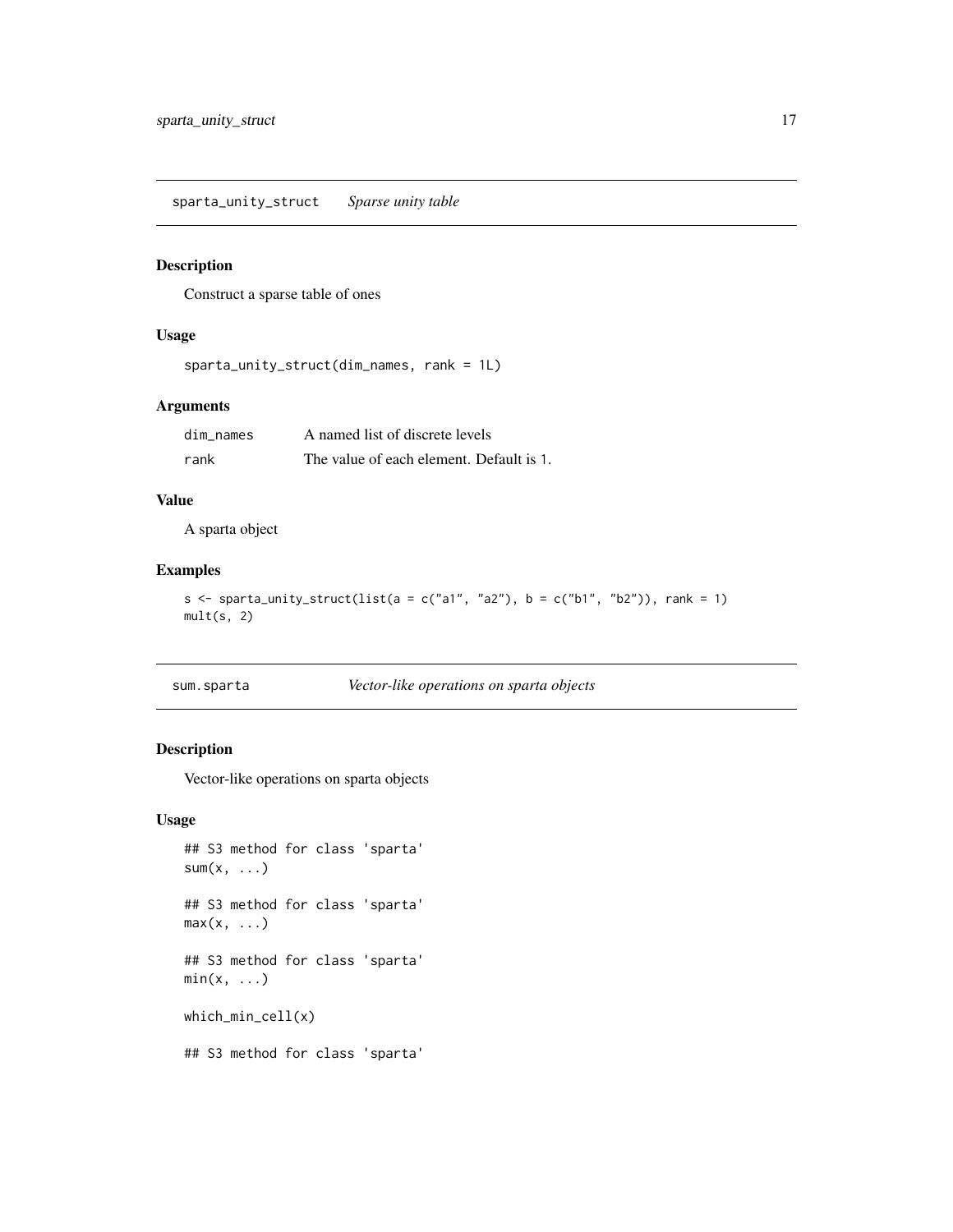```
which_min_cell(x)
which_min_idx(x)
## S3 method for class 'sparta'
which_min_idx(x)
which_max_cell(x)
## S3 method for class 'sparta'
which_max_cell(x)
which_max_idx(x)
## S3 method for class 'sparta'
which_max_idx(x)
```
#### Arguments

| x | sparta                |
|---|-----------------------|
| . | For S3 compatability. |

#### Description

Number of elements in a table

#### Usage

```
table_size(x)
```
## S3 method for class 'sparta' table\_size(x)

#### Arguments

x sparta

#### Value

The size of the sparta table x

<span id="page-17-0"></span>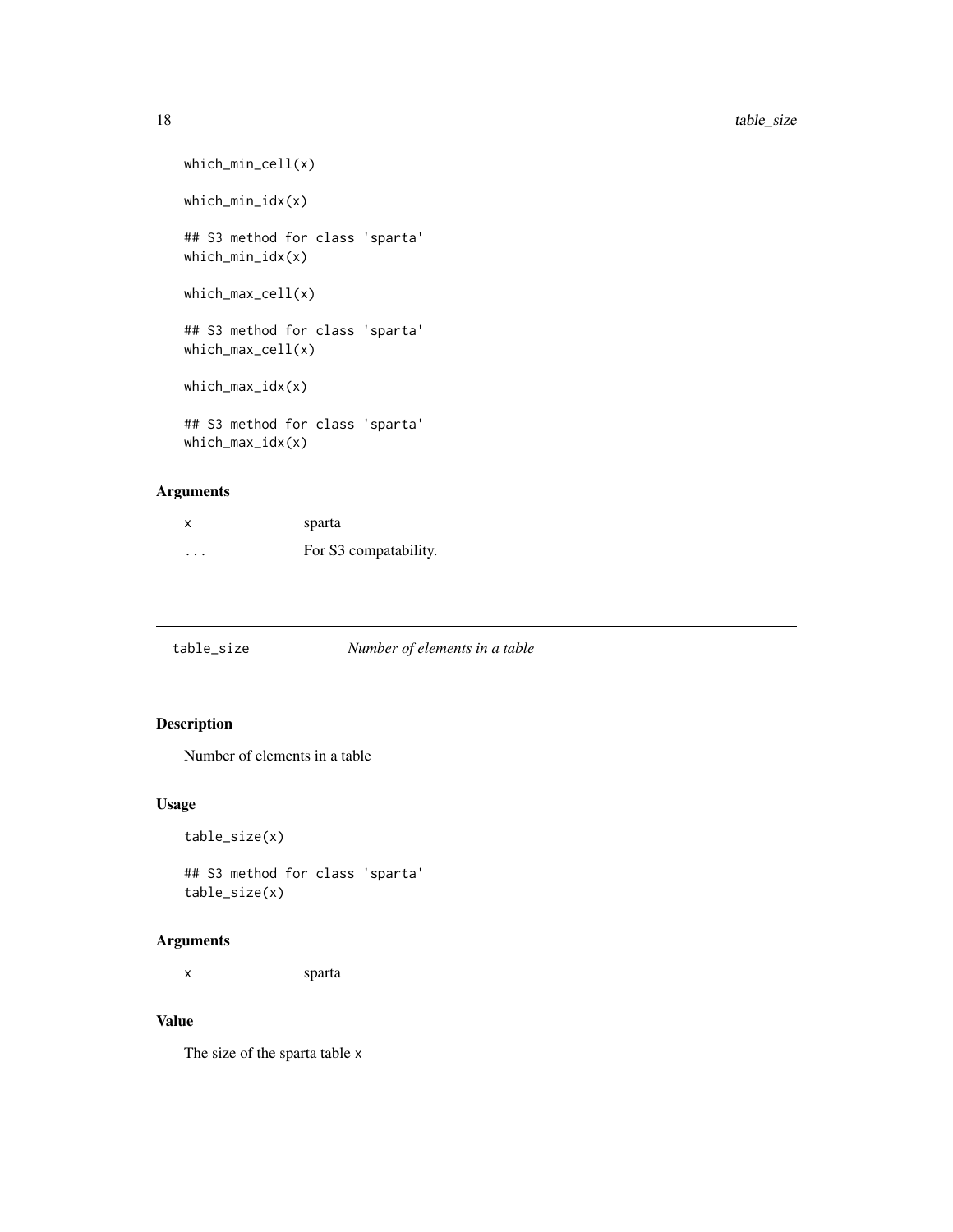<span id="page-18-0"></span>vals and the contract of the contract of the contract of the contract of the contract of the contract of the contract of the contract of the contract of the contract of the contract of the contract of the contract of the c

#### Examples

```
x \leftarrow \text{array}(c(1,0,0,2,3,4,0,0),
  dim = c(2, 2, 2),
  dimnames = list(
     a = c("a1", "a2"),b = c("b1", "b2"),
     c = c("c1", "c2"))
\mathcal{L}sx \leftarrow as\_sparta(x)table_size(sx)
```
vals *Sparta getters*

#### Description

Getter methods for sparta objects

#### Usage

```
vals(x)
## S3 method for class 'sparta'
vals(x)
get_values(x)
## S3 method for class 'sparta'
get_values(x)
dim_names(x)
## S3 method for class 'sparta'
dim_names(x)
## S3 method for class 'sparta'
names(x)
sparta_rank(x)
## S3 method for class 'sparta_unity'
sparta_rank(x)
```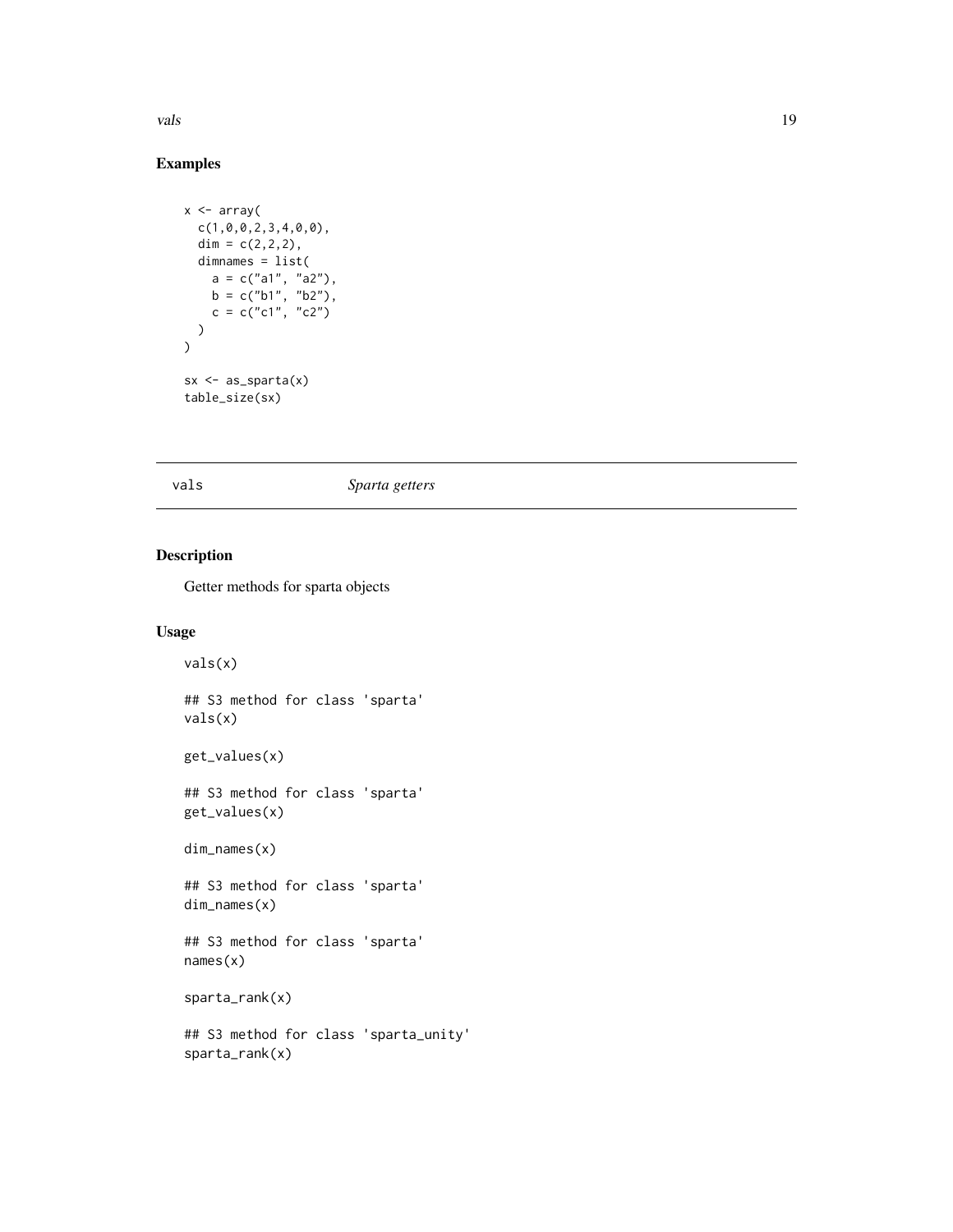#### Arguments

x sparta object